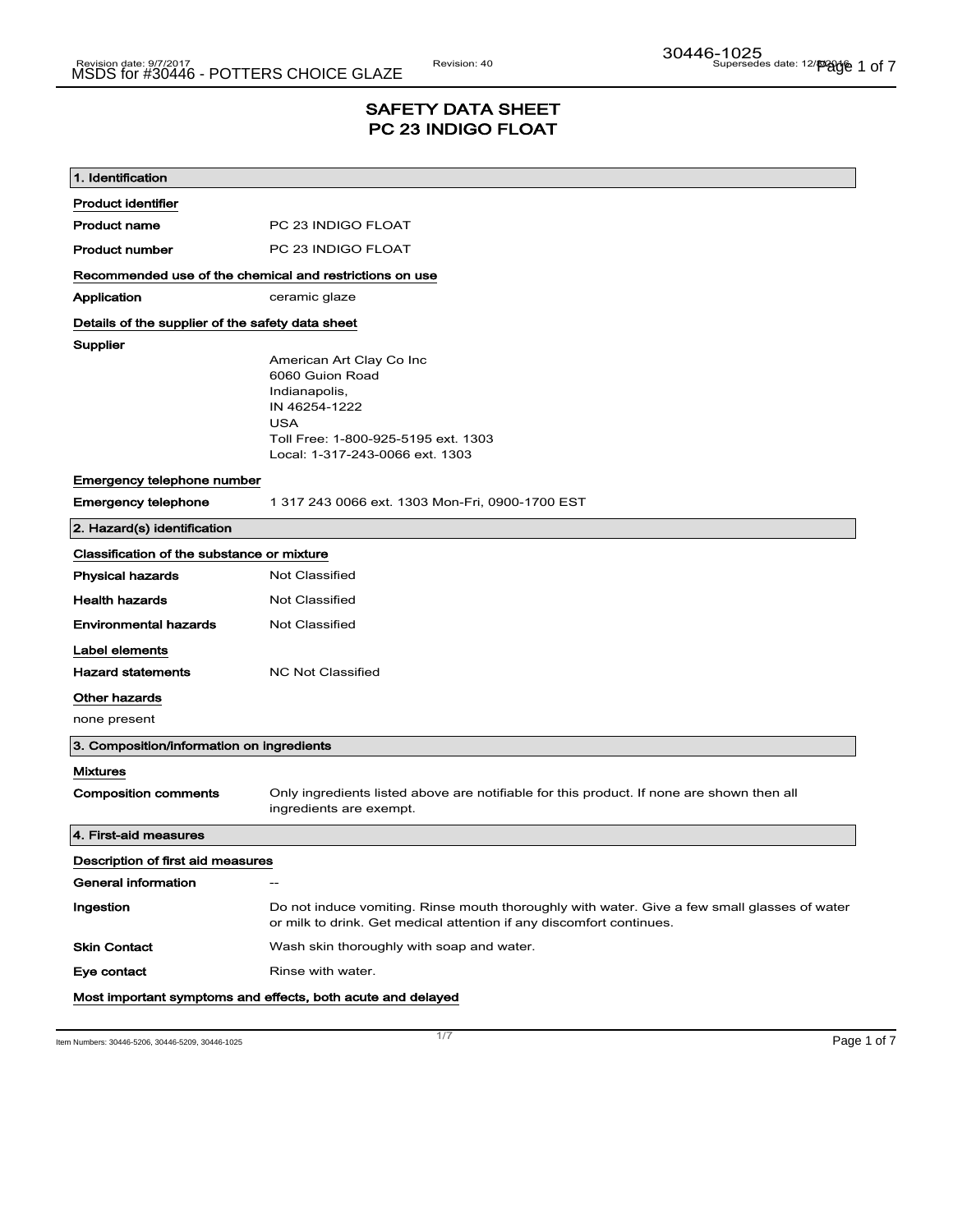| Inhalation                                                   | Read Section 2 for any specific precautions associated with this product. In general, breathing<br>any type of dust / mist can and may aggravate irritation of the throat and lungs.                                                                                                                        |  |
|--------------------------------------------------------------|-------------------------------------------------------------------------------------------------------------------------------------------------------------------------------------------------------------------------------------------------------------------------------------------------------------|--|
| Ingestion                                                    | Read Section 2 for any specific precautions associated with the use of this product. Products<br>with specific warnings about ingestion will give guidance there.                                                                                                                                           |  |
| Skin contact                                                 | Read Section 2 for any specific precautions associated with the use of this product. In general<br>most ceramic glazes, clays and special products will tend to have a drying effect on the skin<br>and may cause some sensitivity to users with sensitive skin.                                            |  |
| Eye contact                                                  | Read Section 2 for any specific precautions associated with the use of this product. In general<br>most ceramic and special products contain materials that maybe abrasive to eyes. Keeping<br>materials from contacting the eyes is prudent. If contact does occur, flush with clean water, do<br>not rub. |  |
|                                                              | Indication of immediate medical attention and special treatment needed                                                                                                                                                                                                                                      |  |
| Notes for the doctor                                         | Treat symptomatically.                                                                                                                                                                                                                                                                                      |  |
| 5. Fire-fighting measures                                    |                                                                                                                                                                                                                                                                                                             |  |
| Extinguishing media                                          |                                                                                                                                                                                                                                                                                                             |  |
| Suitable extinguishing media                                 | Use fire-extinguishing media suitable for the surrounding fire.                                                                                                                                                                                                                                             |  |
| Special hazards arising from the substance or mixture        |                                                                                                                                                                                                                                                                                                             |  |
| <b>Specific hazards</b>                                      | The product is not believed to present a hazard due to its physical nature.                                                                                                                                                                                                                                 |  |
| Advice for firefighters                                      |                                                                                                                                                                                                                                                                                                             |  |
| for firefighters                                             | Special protective equipment Use protective equipment appropriate for surrounding materials.                                                                                                                                                                                                                |  |
| 6. Accidental release measures                               |                                                                                                                                                                                                                                                                                                             |  |
|                                                              | Personal precautions, protective equipment and emergency procedures                                                                                                                                                                                                                                         |  |
| Personal precautions                                         | For personal protection, see Section 8.                                                                                                                                                                                                                                                                     |  |
| Environmental precautions                                    |                                                                                                                                                                                                                                                                                                             |  |
| <b>Environmental precautions</b>                             | Please read Section 2 completely. If any environmental warnings such as; H411 or H412 are<br>listed in Section 2, please use appropriate procedures when disposing of product and<br>container. Do not put materials into waterways or sewers.                                                              |  |
| Methods and material for containment and cleaning up         |                                                                                                                                                                                                                                                                                                             |  |
| Methods for cleaning up                                      | Collect spillage for reclamation or absorb in vermiculite, dry sand or similar material                                                                                                                                                                                                                     |  |
| Reference to other sections                                  | For waste disposal, see Section 13. For personal protection, see Section 8.                                                                                                                                                                                                                                 |  |
| 7. Handling and storage                                      |                                                                                                                                                                                                                                                                                                             |  |
|                                                              |                                                                                                                                                                                                                                                                                                             |  |
| Precautions for safe handling                                |                                                                                                                                                                                                                                                                                                             |  |
| Usage precautions                                            | Read label before use. Do not eat, drink or smoke when using this product. Good personal<br>hygiene procedures should be implemented. Wash hands and any other contaminated areas<br>of the body with soap and water before leaving the work site.                                                          |  |
| Conditions for safe storage, including any incompatibilities |                                                                                                                                                                                                                                                                                                             |  |
| Storage precautions                                          | Store in tightly-closed, original container in a dry and cool place.                                                                                                                                                                                                                                        |  |
| Specific end uses(s)                                         |                                                                                                                                                                                                                                                                                                             |  |

Item Numbers: 30446-5206, 30446-5209, 30446-1025 Page 2 of 7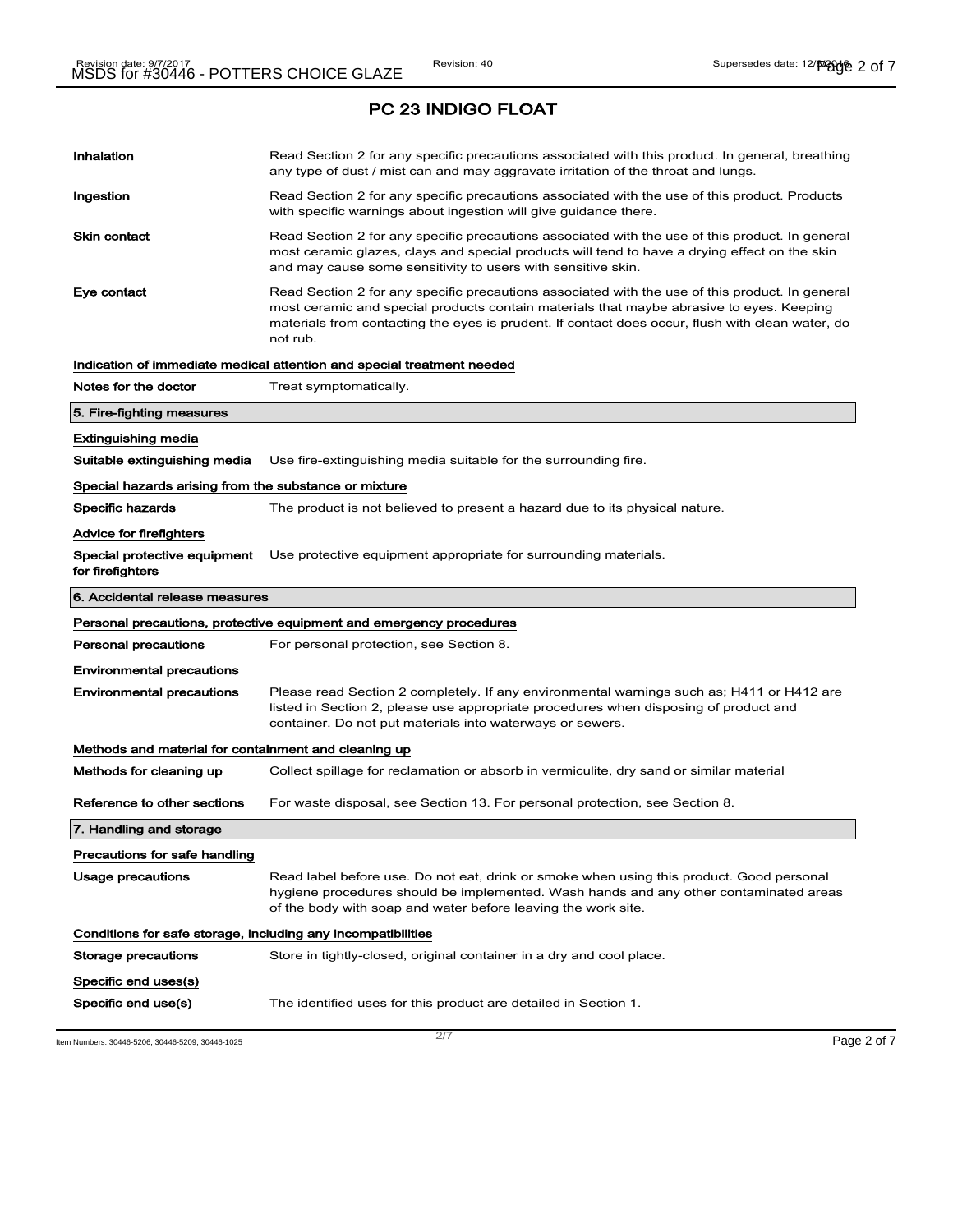### 8. Exposure Controls/personal protection

| Ingredient comments                 | Only ingredients listed n Section 3 are notifiable for this product. If none are shown then all<br>ingredients are exempt.                                                                                           |  |
|-------------------------------------|----------------------------------------------------------------------------------------------------------------------------------------------------------------------------------------------------------------------|--|
| Exposure controls                   |                                                                                                                                                                                                                      |  |
| Appropriate engineering<br>controls | No specific ventilations requirements unless the "FAN" pictogram is shown above or specified<br>in Section 2.                                                                                                        |  |
| Eye/face protection                 | No specific eye protection required unless the "EYE PROTECTION" pictogram is shown<br>above or specified in Section 2.                                                                                               |  |
| Hand protection                     | No specific hand protection required unless the "HAND PROTECTION" pictogram is shown<br>above or specified in Section 2.                                                                                             |  |
| Hygiene measures                    | Using good personal hygiene practices is always appropriate. Keeping a clean work space,<br>cleaning up properly when done, and not eating, drinking or smoking when using this product.                             |  |
| <b>Respiratory protection</b>       | No specific respiratory protection required unless the "RESPIRATOR" pictogram is shown<br>above or specified in Section 2. Using the appropriate certified protection for the operation is<br>important if required. |  |

### 9. Physical and Chemical Properties

| Information on basic physical and chemical properties |                           |
|-------------------------------------------------------|---------------------------|
| Appearance                                            | Colored liquid.           |
| Color                                                 | Various colors.           |
| Odor                                                  | Almost odorless.          |
| <b>Odor threshold</b>                                 | No information available. |
| рH                                                    | $6 - 8$                   |
| <b>Melting point</b>                                  | No information available. |
| Initial boiling point and range                       | No information available. |
| Flash point                                           | No information available. |
| <b>Evaporation rate</b>                               | No information available. |
| Flammability (solid, gas)                             | No information available. |
| Upper/lower flammability or<br>explosive limits       | No information available. |
| Vapor pressure                                        | No information available. |
| <b>Relative density</b>                               | Greater than 1.0          |
| Solubility(ies)                                       | Not applicable.           |
| <b>Partition coefficient</b>                          | No information available. |
| <b>Auto-ignition temperature</b>                      | Not applicable.           |
| <b>Decomposition Temperature</b>                      | No information available. |
| <b>Viscosity</b>                                      | No information available. |
| <b>Explosive properties</b>                           | none                      |
| Oxidizing properties                                  | none                      |

Item Numbers: 30446-5206, 30446-5209, 30446-1025 Page 3 of 7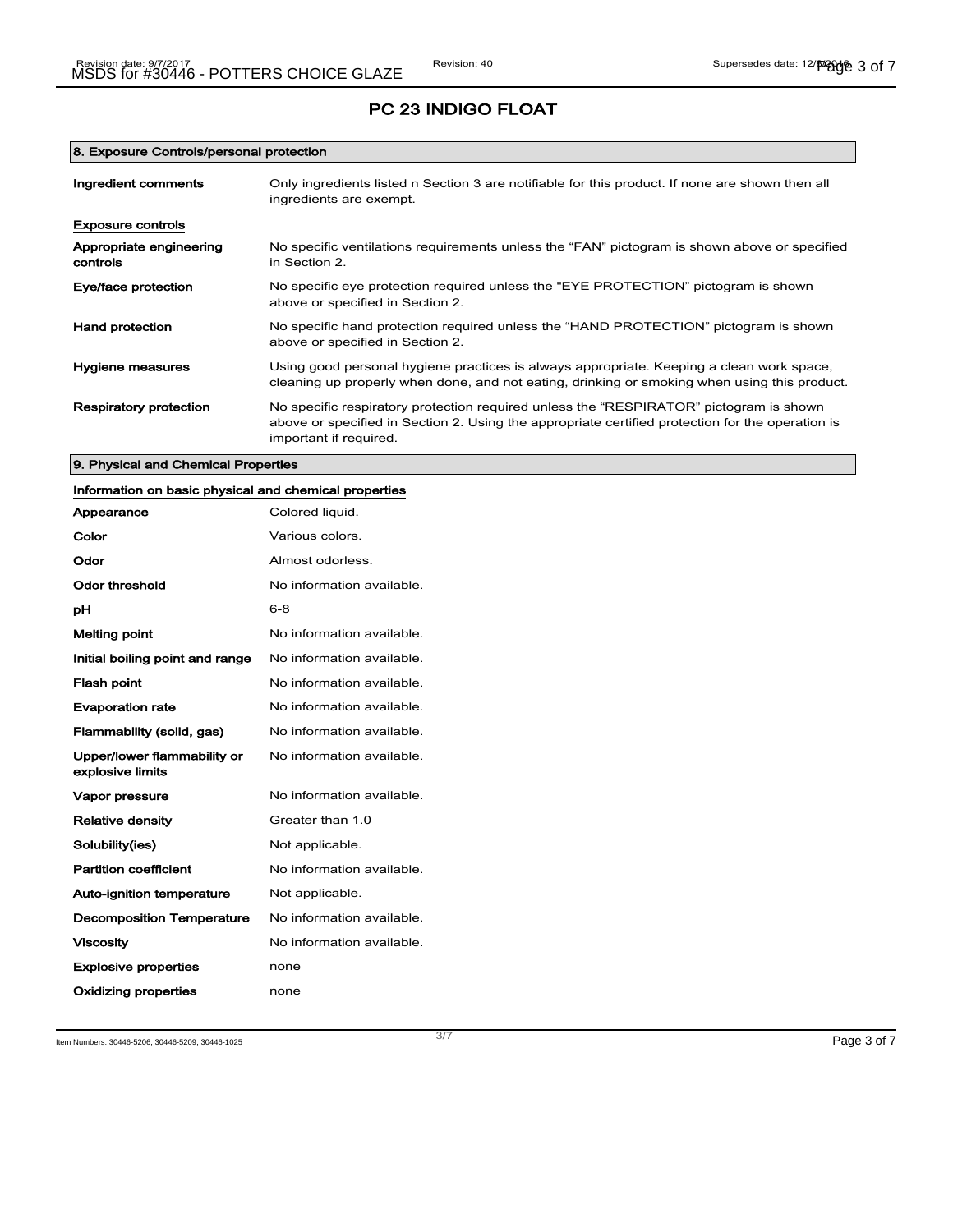| Other information                     | Not applicable.                                                                                                                                                                                                                                |
|---------------------------------------|------------------------------------------------------------------------------------------------------------------------------------------------------------------------------------------------------------------------------------------------|
| 10. Stability and reactivity          |                                                                                                                                                                                                                                                |
| Reactivity                            | There are no known reactivity hazards associated with this product.                                                                                                                                                                            |
| <b>Stability</b>                      | No particular stability concerns.                                                                                                                                                                                                              |
| Possibility of hazardous<br>reactions | None known.                                                                                                                                                                                                                                    |
| <b>Conditions to avoid</b>            | None known.                                                                                                                                                                                                                                    |
| <b>Materials to avoid</b>             | None known.                                                                                                                                                                                                                                    |
| Hazardous decomposition<br>products   | None known.                                                                                                                                                                                                                                    |
| 11. Toxicological information         |                                                                                                                                                                                                                                                |
| Information on toxicological effects  |                                                                                                                                                                                                                                                |
| Toxicological effects                 | Please read Section 2 thoroughly to understand the toxicological risks, (if any) and<br>precautions for safe use (if any).                                                                                                                     |
| Skin corrosion/irritation             |                                                                                                                                                                                                                                                |
| <b>Skin sensitization</b>             |                                                                                                                                                                                                                                                |
| <b>Skin sensitization</b>             | Please read Section 2 thoroughly to understand the toxicological risks (if any) and precautions<br>for safe use (if any).                                                                                                                      |
| Eye contact                           | May cause temporary eye irritation.                                                                                                                                                                                                            |
| 12. Ecological Information            |                                                                                                                                                                                                                                                |
| <b>Ecotoxicity</b>                    | Please read Section 2 completely. If any environmental warnings such as; H411 or H412 are<br>listed in Section 2, please use appropriate procedures when disposing of product and<br>container. Do not put materials into waterways or sewers. |
| Persistence and degradability         |                                                                                                                                                                                                                                                |
| Persistence and degradability         | No data available.                                                                                                                                                                                                                             |
| Biodegradation                        | Not inherently biodegradable.                                                                                                                                                                                                                  |
| <b>Bioaccumulative potential</b>      |                                                                                                                                                                                                                                                |
| <b>Partition coefficient</b>          | No information available.                                                                                                                                                                                                                      |
| Mobility in soil                      |                                                                                                                                                                                                                                                |
| <b>Mobility</b>                       | Semi-mobile.                                                                                                                                                                                                                                   |
| Other adverse effects                 |                                                                                                                                                                                                                                                |
| Other adverse effects                 | None known.                                                                                                                                                                                                                                    |
| 13. Disposal considerations           |                                                                                                                                                                                                                                                |
| Waste treatment methods               |                                                                                                                                                                                                                                                |

Item Numbers: 30446-5206, 30446-5209, 30446-1025 Page 4 of 7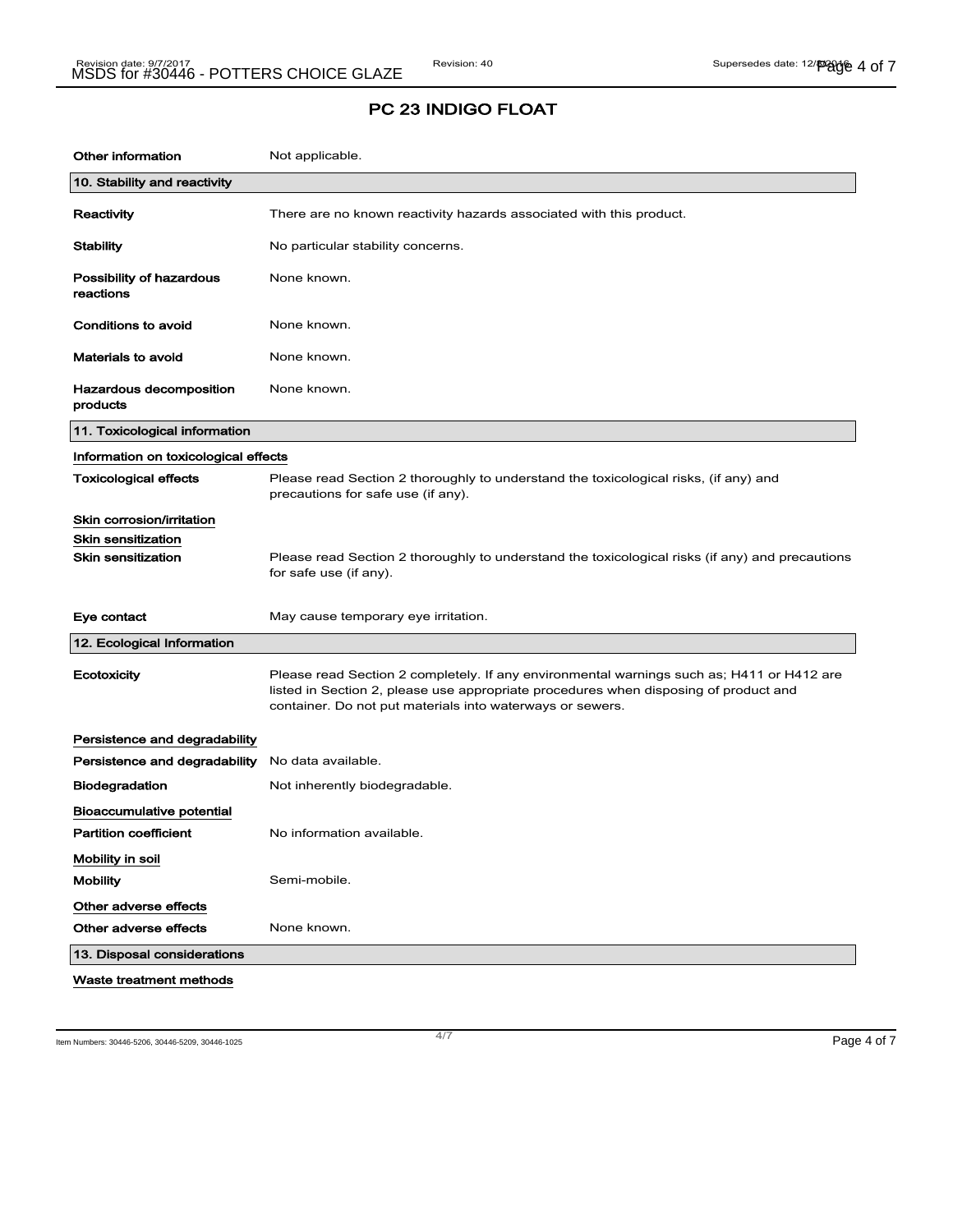| General information       | Dispose of waste product or used containers in accordance with local regulations When<br>handling waste, the safety precautions applying to handling of the product should be<br>considered. |  |
|---------------------------|----------------------------------------------------------------------------------------------------------------------------------------------------------------------------------------------|--|
| 14. Transport information |                                                                                                                                                                                              |  |
| General                   | The product is not covered by international regulations on the transport of dangerous goods<br>(IMDG, IATA, DOT).                                                                            |  |
| UN Number                 |                                                                                                                                                                                              |  |

Not applicable.

 $\sqrt{ }$ 

### UN proper shipping name

Not applicable.

#### Transport hazard class(es)

No transport warning sign required.

#### Packing group

Not applicable.

#### Environmental hazards

#### Environmentally Hazardous Substance

Please refer to Section 2 for any environmental hazards associated with this product. If H411/H412 warnings are shown then please verify packaging and labeling requirements for larger volumes.

#### Special precautions for user

Not applicable.

Transport in bulk according to Not applicable. Annex II of MARPOL 73/78 and the IBC Code

#### 15. Regulatory information

#### US State Regulations

#### California Proposition 65 Carcinogens and Reproductive Toxins

None of the ingredients are listed or exempt.

#### Massachusetts "Right To Know" List

Rutile 1-5% silica 10-30% Hydrated Aluminium Silicate 1-5% 2-aminoethanol  $1%$ 

## Rhode Island "Right To Know" List

Rutile 1-5%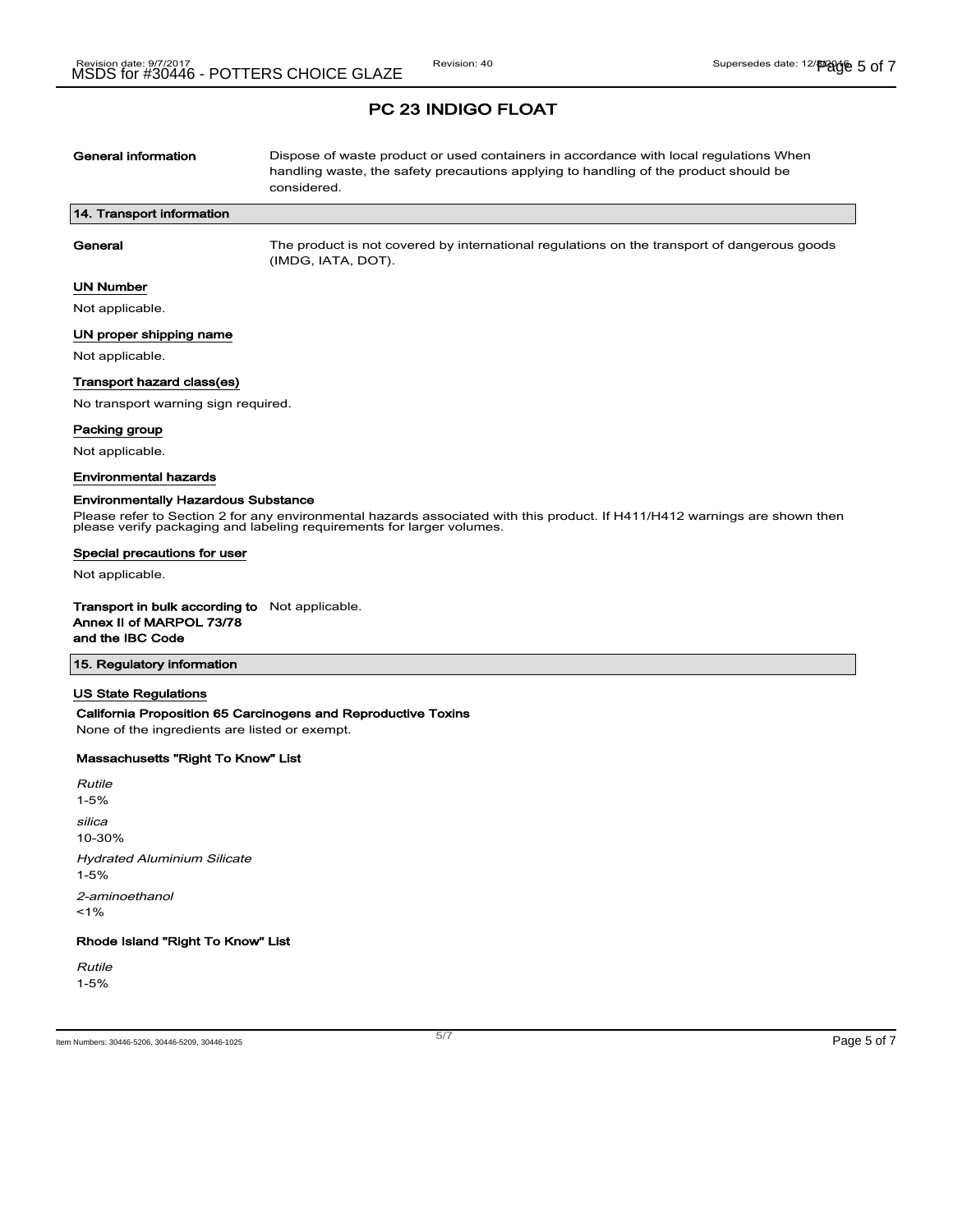silica 10-30% Hydrated Aluminium Silicate 1-5% 2-aminoethanol  $1%$ 

## Minnesota "Right To Know" List

Rutile 1-5% silica 10-30% Hydrated Aluminium Silicate 1-5%

### New Jersey "Right To Know" List

| Rutile<br>$1 - 5%$                             |  |
|------------------------------------------------|--|
| silica<br>$10 - 30%$                           |  |
| <b>Hydrated Aluminium Silicate</b><br>$1 - 5%$ |  |
| 2-aminoethanol<br>$1\%$                        |  |

#### Pennsylvania "Right To Know" List

Rutile 1-5% silica 10-30% Hydrated Aluminium Silicate 1-5% 2-aminoethanol  $1%$ 

#### Inventories

### Canada - DSL/NDSL

All the ingredients are listed or exempt.

US - TSCA

All the ingredients are listed or exempt.

### US - TSCA 12(b) Export Notification

All the ingredients are listed or exempt.

| 16. Other information |                                                                                                                                                                                                          |
|-----------------------|----------------------------------------------------------------------------------------------------------------------------------------------------------------------------------------------------------|
| General information   | The following are the top 5 materials by weight listed for New Jersey (if applicable):- Water<br>7732-18-5, Feldspar68476-25-5, Non Lead Frit65997-18-4, Nepheline Syenite37244-96-5<br>Gillespie Borate |

Item Numbers: 30446-5206, 30446-5209, 30446-1025 Page 6 of 7